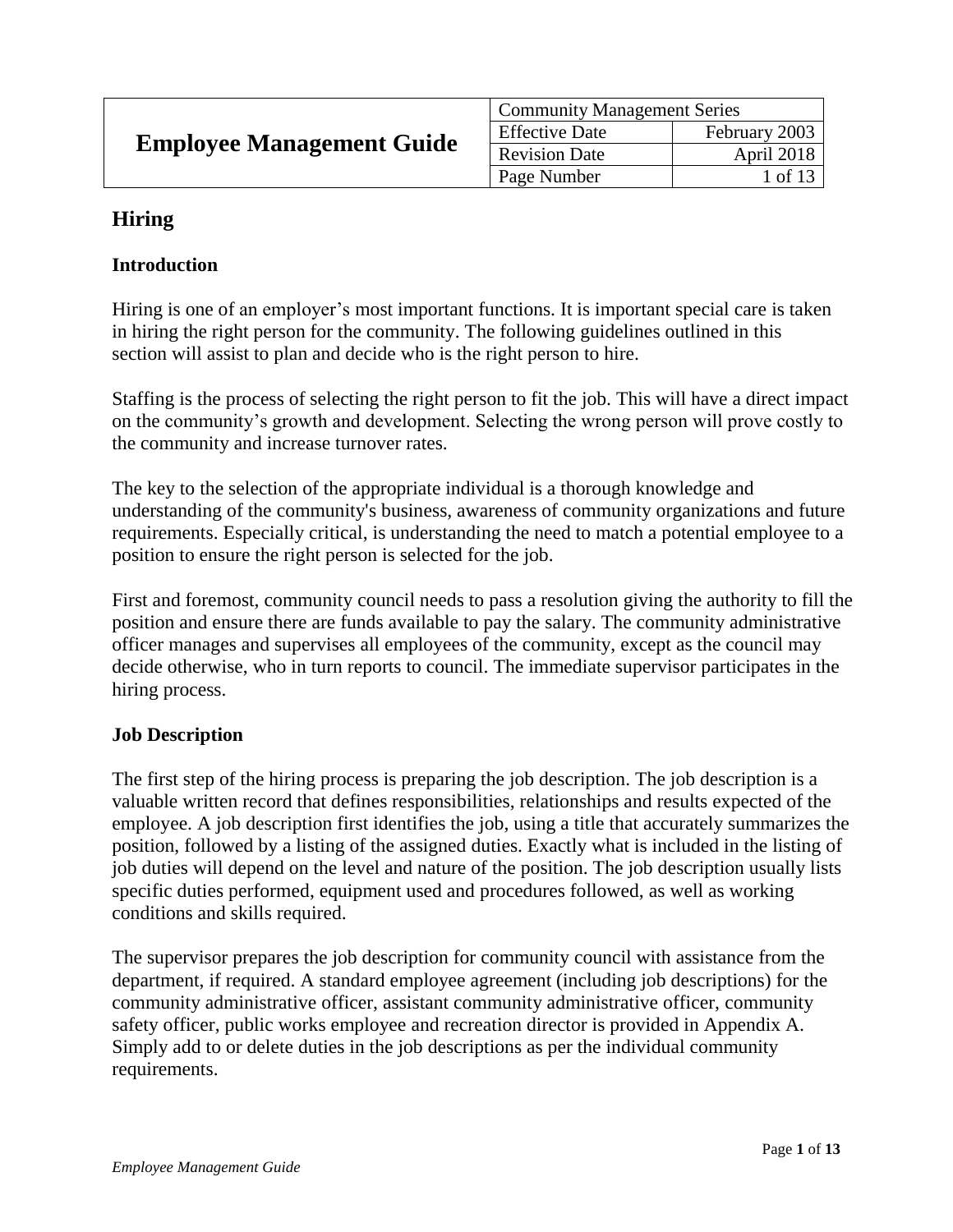Employee agreements must be approved and signed by community council and its employees upon hiring and job descriptions reviewed annually in conjunction with the performance appraisal or whenever there is a change in the job. The Manitoba government's employment standards legislation applies to all employees of a community. Under these standards, council can not impose a probationary period on new hires. Only unionized workplaces can legally impose probationary periods.

### **Performance Standards**

Simply put, performance standards are used to measure employee job performance. They focus on key result areas and are crucial to have in place. An employee should know exactly what the standards of the job are and the expected period of time to reach the standards. Make the employee aware that failing to achieve the standards in the period of time allotted could mean dismissal.

See Appendix B for a complete list of community employee standards and core competencies for the community administrative officer, assistant community administrative officer, public works employee, community safety officer and recreation director. These standards identify skills the applicant should already have and skills that can be developed on the job in order to perform the requirements outlined in the job description.

Requirements normally include:

- $\bullet$  education grade (specify)
- experience years (specify)
- valid Manitoba driver's licence (specify class)
- $\bullet$  trainable in the respective job, if skills are lacking

## **Criminal Record Check and Child Abuse Registry Check**

It is departmental policy that council ensure prior to final selection of an applicant for a position of public trust (ex. supervising children, working with money) the applicant provides a satisfactory criminal record check or child abuse registry check or both. Refer to the *Northern Affairs Manual of Policies and Procedures* (NAMPP) under Policy G6 - Criminal Record and Child Abuse Registry Checks.

## **Conditions**

If the person would be employed in a position of public trust, the potential employee must be advised to complete a criminal record check and/or a child abuse registry check. An employer is not permitted to seek this information for any other purpose. Accordingly, the following are designated positions to which the policy applies: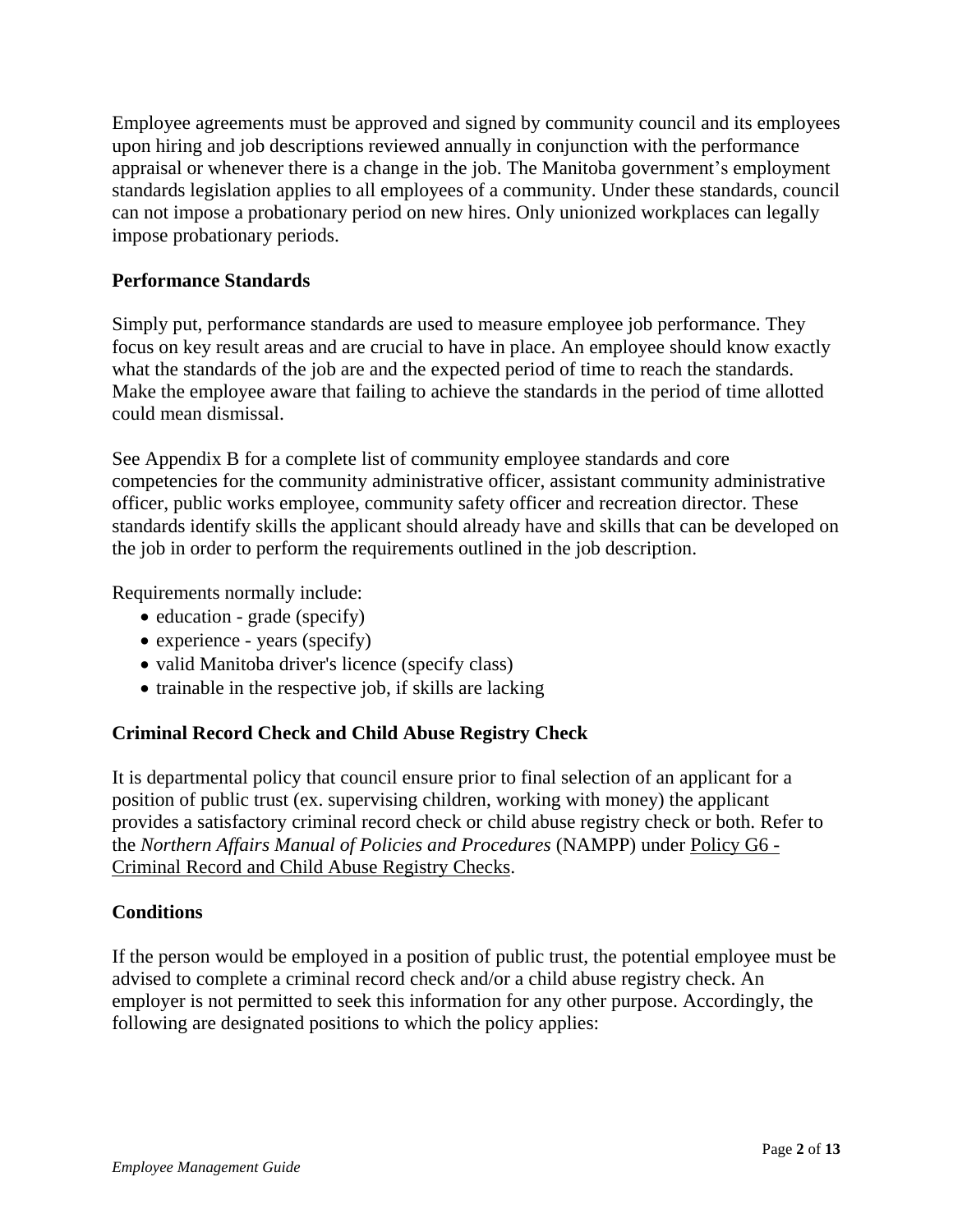### Criminal Record Check

- community administrative officer and/or assistant community administrative officer
- public works employees (where they enter residential homes or handle a significant amount of money)

### Criminal Record Check and Child Abuse Registry Check

- recreation director and recreation employees
- community safety officer

The criminal record check applies to all designated positions while the child abuse registry check applies only to the recreation director, community safety officer and positions that supervise children.

### **IT IS THE LAW, THAT THE INFORMATION OBTAINED UNDER THIS POLICY IS CONFIDENTIAL. It is council's responsibility to ensure proper handling of employee records at all times. Access is to be limited only to those persons required to have access, ex: current members of council and the community administrative officer. Properly locked storage of personnel files is required.**

### **Application Form**

A resume or completed application form provides a written summary or history of the applicant's education and experience. Essential credentials are explored and clarified further during the employment interview. Under The Freedom of Information and Protection of Privacy Act (FIPPA), personal information on the application form is voluntary and collected to determine suitability for employment purposes. It is protected by the privacy legislation.

Information requested on the application form should suit the requirements of the position and be legally defensible. It is the employer's responsibility to ensure all questions conform to applicable laws. Certain questions cannot be asked of applicants under the Human Rights Code. For example, a question that is illegal to ask an applicant on an application form is their race or marital status.

An application for employment is provided in Appendix C. The application form serves three purposes:

- 1. Indicates formally that the applicant desires a position with the community.
- 2. Provides the interviewer with the basic information needed to conduct an interview.
- 3. Becomes part of council's personnel documentation if applicant is hired and is treated as confidential.

The following questions should be asked when designing an application form:

- What information is needed about an applicant to assist in the initial selection of persons to be interviewed?
- Why is this information required?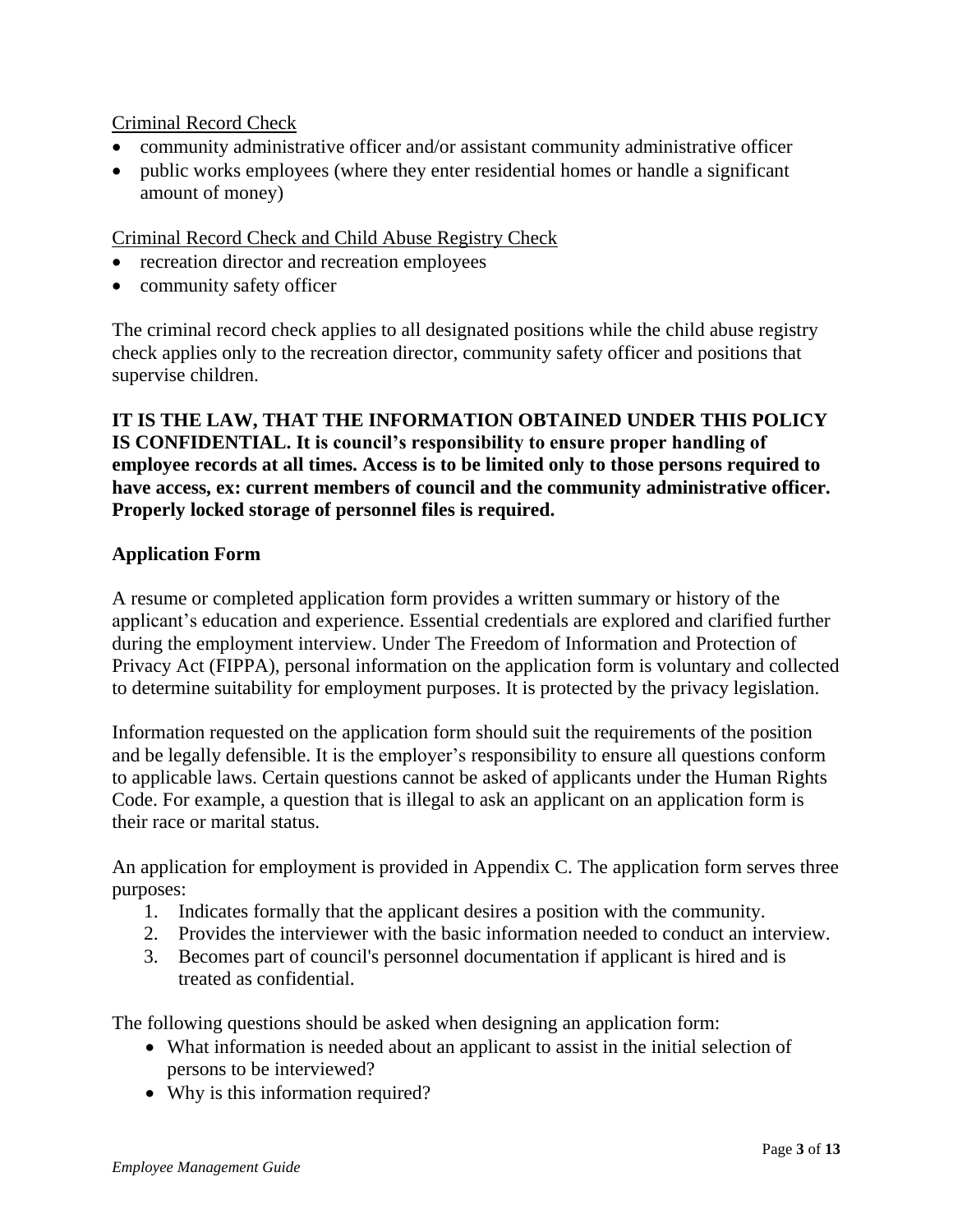- What information is mandatory for record purposes after the applicant has been hired?
- Why does the council need this information?

#### **Soliciting Applications**

The community administrative officer and community council are responsible for determining the appropriate method to use to solicit applications, where applicable, with assistance from the department, if required. It may be decided to solicit applications through: advertisements in the newspaper, local radio, local advertisement, Service Canada referral. The request for receiving applications or resumes should include a brief description of duties, wages, benefits, skills and requirements and how and where to apply.

Remember the advertisement should include:

- title of the position being advertised
- skills required in order to perform the job
- starting salary [optional]
- hours and days of work
- benefits (ex: Municipal Employees Benefit Program (MEBP), vacation, sick leave)
- location where applications can be picked up and sent once completed
- deadline for applications
- state that applicants may be subject to a criminal record check and/or child abuse registry check
- bottom statement: *We thank all who apply and advise that only those selected for further consideration will be contacted.*

It may be desirable to add a statement advising that community council reserves the right to re-post for the position. Three sample position advertisements are provided in Appendix D for the assistant community administrative officer, public works employee and community safety officer.

#### **Screening Process**

Employee screening starts with the completed application form or resume from which the essential information is obtained and determines which applicants will be interviewed. The detail and the questions asked will depend on the position being filled.

The individual who is selected should be the person who most closely conforms to the selection criteria for the job to be filled. Particular attention should be paid to the skills and requirements previously identified to determine the qualifications required by an applicant. The selection criteria may also stipulate unsuitable qualities that would not be appropriate characteristics for the position. If there are no qualified applicants, the job should be re-posted rather than hiring someone who is unqualified. Re-posting could mean expanding the advertising area.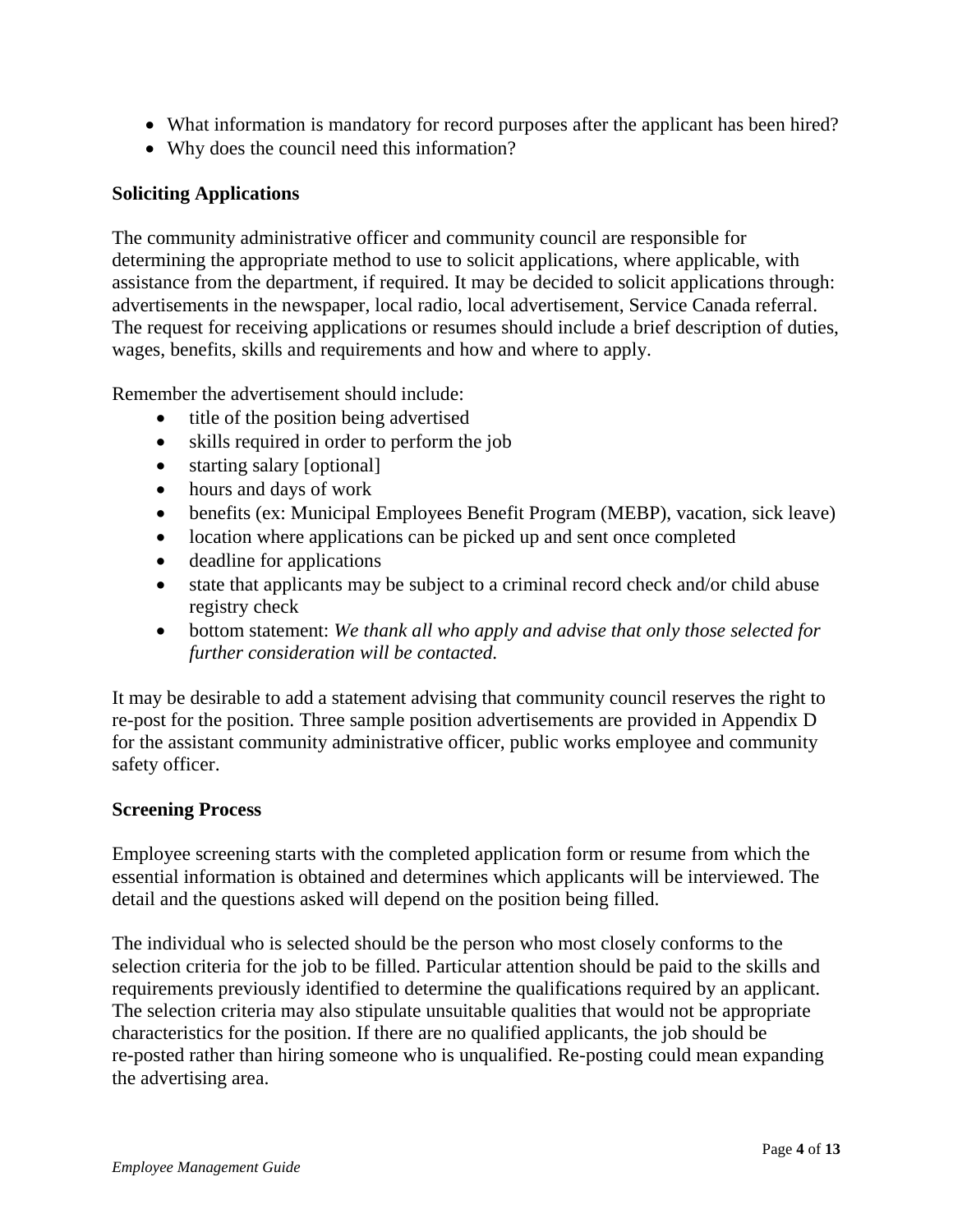The more closely an applicant's background relates to the standards of the job, the greater the probability the individual will be successful in the position. If the applicant's qualifications exceed or fall short of the position standards, the greater the chance the person will not work out well in the position.

Work history provides an indication of the person's present behaviour pattern. The interviewer can assess how many jobs the applicant has held which indicates stability, ex: has the applicant moved from job to job in a short period of time. Keep in mind people leave jobs for many reasons. For example, the inability to deal with responsibilities and/or co-workers in an effective manner or the result of a conflict with a supervisor. These reasons may or may not be a reflection on the applicant's ability to perform the job duties for the position.

Promotions granted by a previous employer will indicate the applicant's level of ambition and motivation. Salary progression is also a good indicator of success.

Educational background should be matched with the requirements of the job. An over-qualified applicant may not be content to stay with the job once the challenge is gone. Academic records, although a good indicator of learning and work habits, may not necessarily be a reliable indicator of job success. Community involvement can reveal a great deal about the attitude, stability and maturity of the applicant.

Keeping the number of people to be interviewed down to a reasonable amount will assist the selection committee to concentrate on the most qualified applicants.

### **Interview Process**

Determine who will be conducting the interview. The selection committee should include the immediate supervisor of the position being hired. The Municipal Council Conflict of Interest Act M255 applies; therefore any member(s) of the selection committee in conflict must declare such and remove themselves from the process.

Notify in writing or by phone, only those applicants who have been selected for an interview. The notification letter should include the date, time and place of the interview. Two sample letters to applicants are provided in Appendix E.

### **Questions to be Asked at the Interview**

The selection committee should prepare interview questions before looking through the applications. Sample interview questions for the community administrative officer, assistant community administrative officer, recreation director, community safety officer and public works supervisor – water and wastewater operator are provided in Appendix F. Use these questions as a guide when establishing interview questions for these and other positions. Ensure the questions relate to the standards of the job.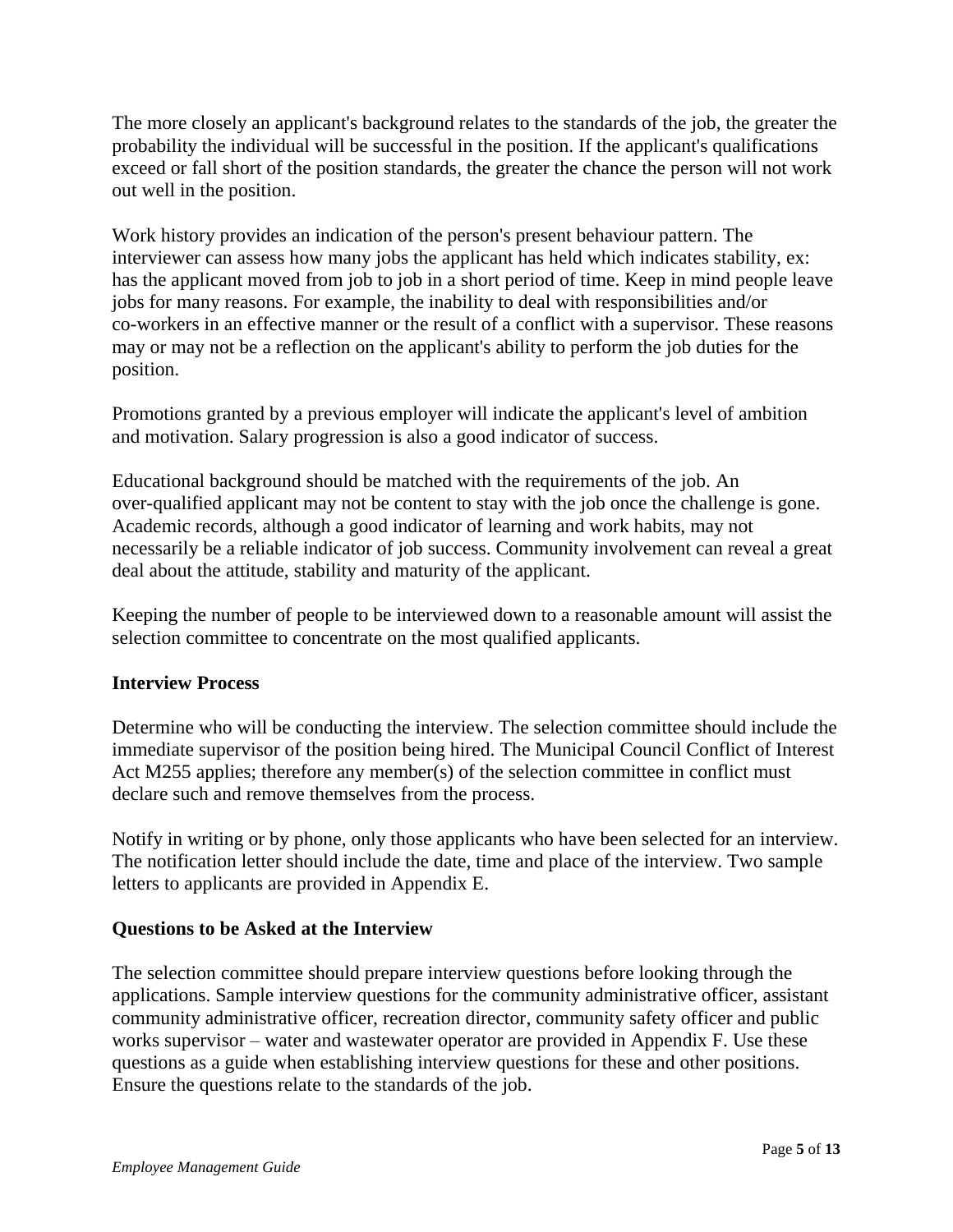It is critical the same questions be asked to **all** applicants. Some information may already be available from: a letter of application, the resume or the application form. The interview will seek to find further information about the applicant's skills and abilities, which could not be determined from the information on record.

### **Reference Check**

After the interview and prior to offering the successful applicant the job, complete a reference check. Check at least three of the applicant's references, as this will give a good indication of the applicant's past work history and character. All information disclosed about the applicant during a reference check is confidential and protected under the FIPPA legislation.

Some questions to ask when checking a reference are as follows:

- 1. What was your relationship with 2
- 2. What was vertex is approach to his or her job like?
- 3. What task was he or she superior in?
- 4. What task was he or she weak in?
- 5. How did he or she get along with his or her supervisor and co-workers?
- 6. Was \_\_\_\_\_\_\_\_\_\_\_\_\_\_\_\_\_\_\_\_\_\_ self-motivating?
- 7. Did he or she pitch in and do extra work when the pressure was on?
- 8. If you had an opportunity, would you hire him or her again?

### **Selection**

Upon completion of the reference check, the most suitable applicant is selected. Selection is made by consensus of all selection committee members. A formal letter of employment from the employer should be made to the successful applicant in writing. The letter of offer should include the starting date, wage, position title, any other conditions of employment (ex: MEBP enrollment, workplace safety and health training) and any acknowledgements.

Once the successful applicant accepts the offer, notify the other applicants who were interviewed, that they were unsuccessful. See Appendix G for samples of both types of letters (letter of offer and thank-you letter).

### **Wages**

Community council needs to determine the wage that the successful applicant will be paid. The department provides a salary scale (see Policy F9 – Community Employees of the NAMPP) for the different positions. A new employee would normally start at the beginning of the scale, depending on qualifications. If a new employee is hired at a lower rate it provides flexibility for staff training.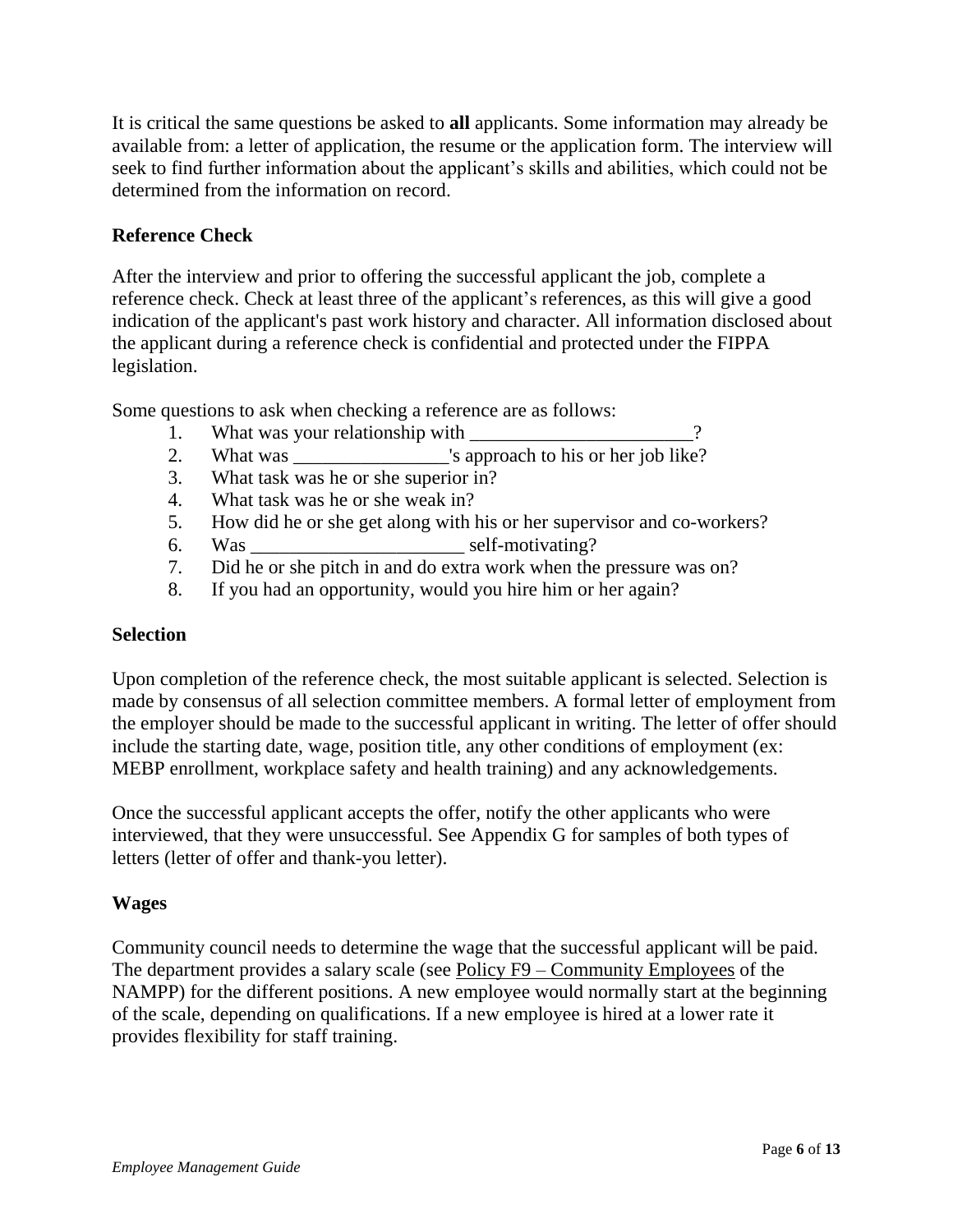## **Supervision**

### **Organizational Structure**

As per subsection 134(1)(c) of The Northern Affairs Act, the community administrative officer (CAO) is the administrative head of the community and is responsible for, except as the council may declare otherwise, the management and supervision of the employees of the community. This provides a defined reporting line to and from council.

Council as the employer, is the ultimate authority in the organizational structure for staff. Under council's authority, staff are hired and supervised. The supervisor keeps council informed on matters relating to staff. If decisions are required, council is the authorizing body.

A sample organizational chart follows, which describes the reporting line. This is the typical structure used in local government where the CAO reports directly to council with other community employees reporting to the CAO as their supervisor. It ensures **one** person is responsible for staff reducing any confusion as to the reporting line.



### **Sample Organizational Chart**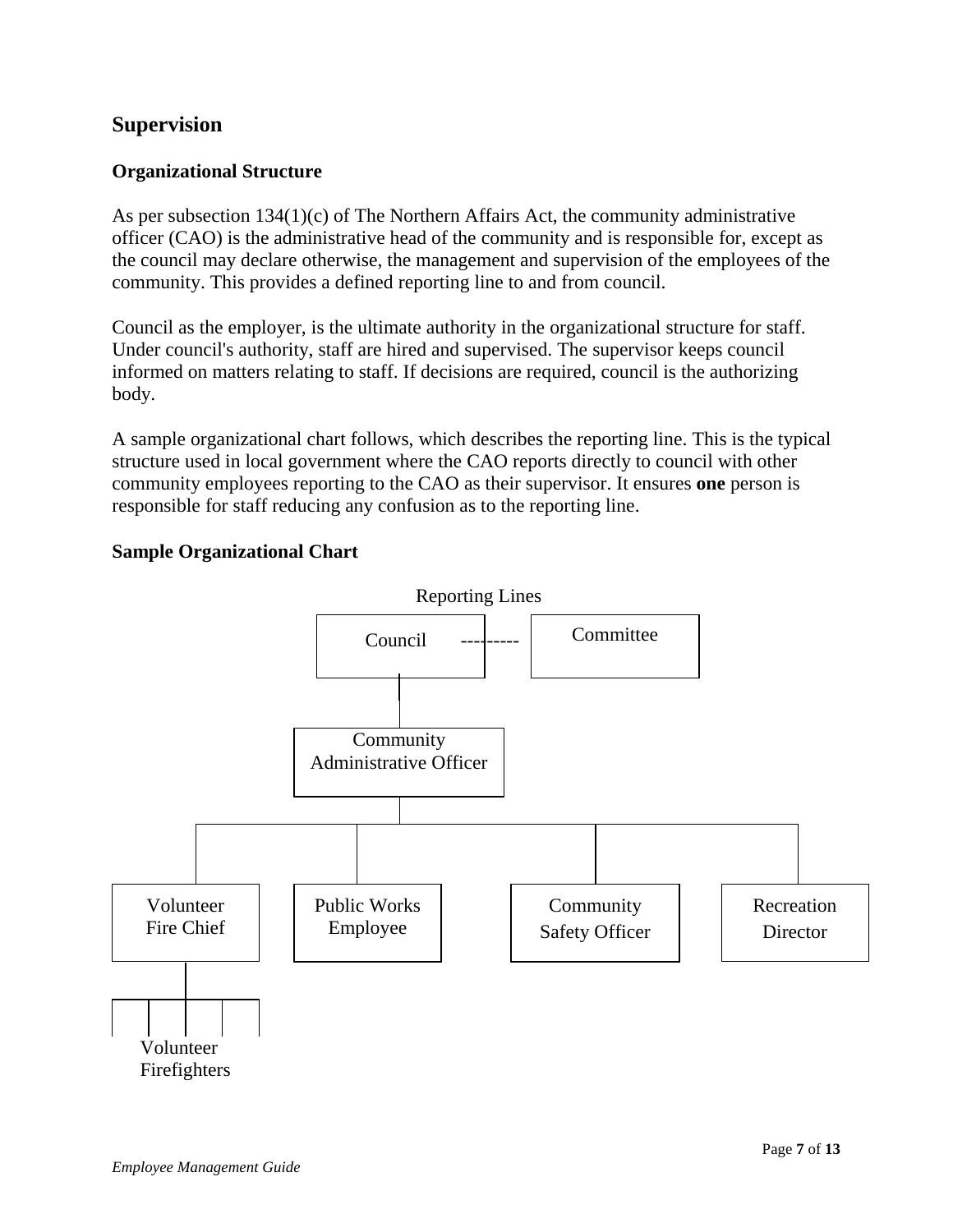### **Orientation**

Orientation of a new employee is one of the most important roles of the supervisor. New employees should be given an introduction to the organization and made aware of any issues affecting them. For community councils that hire employees occasionally and in small numbers, there may be no need for a formal orientation program. An informal orientation related to the job will be adequate. Ensure the new employee understands what council expects from its employees. A sample employee code of conduct is provided in Appendix H which sets out types of behaviours that are prohibited and procedure for resolving conflict.

The supervisor shall meet with the employee on the first day of work to do as follows:

- have employee complete and sign necessary tax forms
- explain employee benefits:
	- o vacation leave/general holidays
	- o sick leave
	- o MEBP
- advise on hours of work
- review job description and employee standards and have employee sign the standard employee agreement
- explain what type of training is available, both on-the-job and training supplied by other agencies
- review any relevant policies and procedures of council with the employee, ex: being late, time off, job performance, coffee breaks, council responsibilities, employee code of conduct, etc.
- tour facilities and workplace
- advise that an employee evaluation in the form of a performance appraisal will be done annually in conjunction with reviewing the job description

The supervisor should recognize several common barriers that detract from the effectiveness of an orientation. Make sure the employee is not:

- overloaded with too much information in a short time
- assigned only menial activities that discourage job interest
- overwhelmed/intimidated with numerous forms to complete and manuals to read
- pushed into the job with inadequate instruction and orientation

### **Attendance Form**

The attendance form records vacation leave, sick leave and overtime used or accumulated by a community employee. An attendance form is made up for each new employee upon hiring. Record the sick leave and vacation leave an employee is entitled to from the date started and add or deduct at the end of each month accordingly.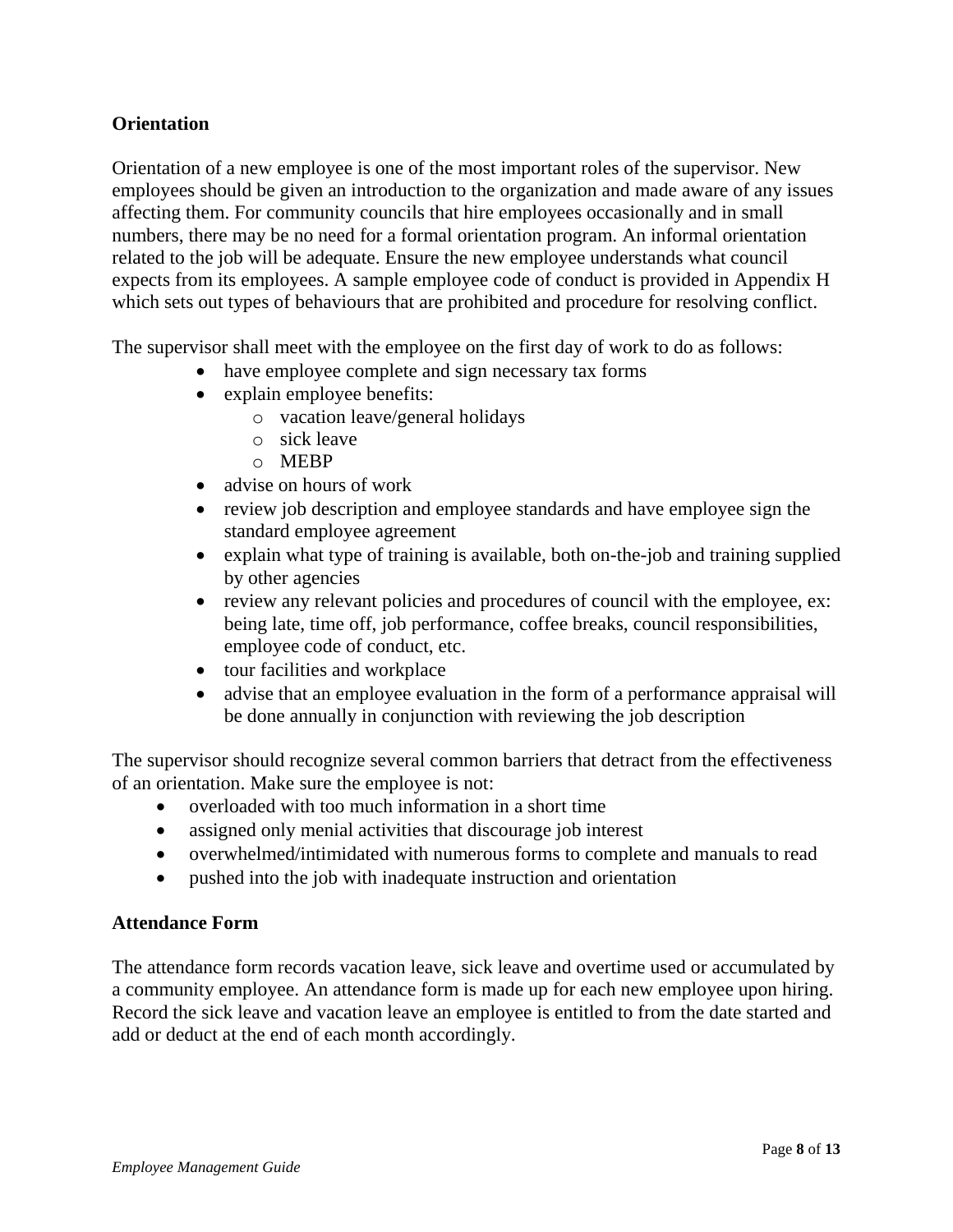Time sheets are used to record the number of hours worked daily, including time off for sick leave, overtime, etc. and are the source document required to complete the attendance form. Do not confuse time sheets and attendance forms (see Appendix I, for an example of each).

Overall, an employer has the right to expect reasonable attendance from an employee in exchange for the wages and benefits provided.

### **Performance Appraisal**

One of the primary responsibilities of a supervisor is to periodically evaluate the performance of employees. This is called a performance appraisal. A formal appraisal should occur at least once a year and normally prior to consideration of a salary increase. Through the use of the performance standards set out for each specific job, this event should be a positive experience for both the supervisor and the employee. Employees should feel free to ask questions, so any matters can be solved together.

**Never** should employees be asked to do their own employee evaluation.

There must be an assessment of how well the employee performed each responsibility, by comparing actual performance to standards and objectives. It is important that both positive and negative aspects of performance are noted. It may be helpful to review changes in performance levels since the last appraisal.

Any factors that may have caused unfavourable performance are noted. These may include:

- lack of knowledge/training
- existence of performance barriers or interferences
- refusal to complete assigned tasks
- lack of supervisor support
- altered or new standards
- insufficient resources
- lack of coaching and counselling
- lack of performance feedback
- job being too difficult or cumbersome
- inappropriate consequences for performing or not performing
- personal, health or other problems

Supervisors are often reluctant to rate employees on their job performance. They do not feel comfortable during this sensitive and difficult type of interview. It takes knowledge, experience and sound judgement to evaluate employees effectively to foster improvement rather than resentment.

Seven steps that establish a path toward understanding and acceptance of the appraisal are:

1. Prepare the employee and yourself, to come to the meeting to compare notes, so all of the facts are at hand and the employee has the same opportunity to recollect their performance. Always give adequate notice of when the appraisal will be conducted.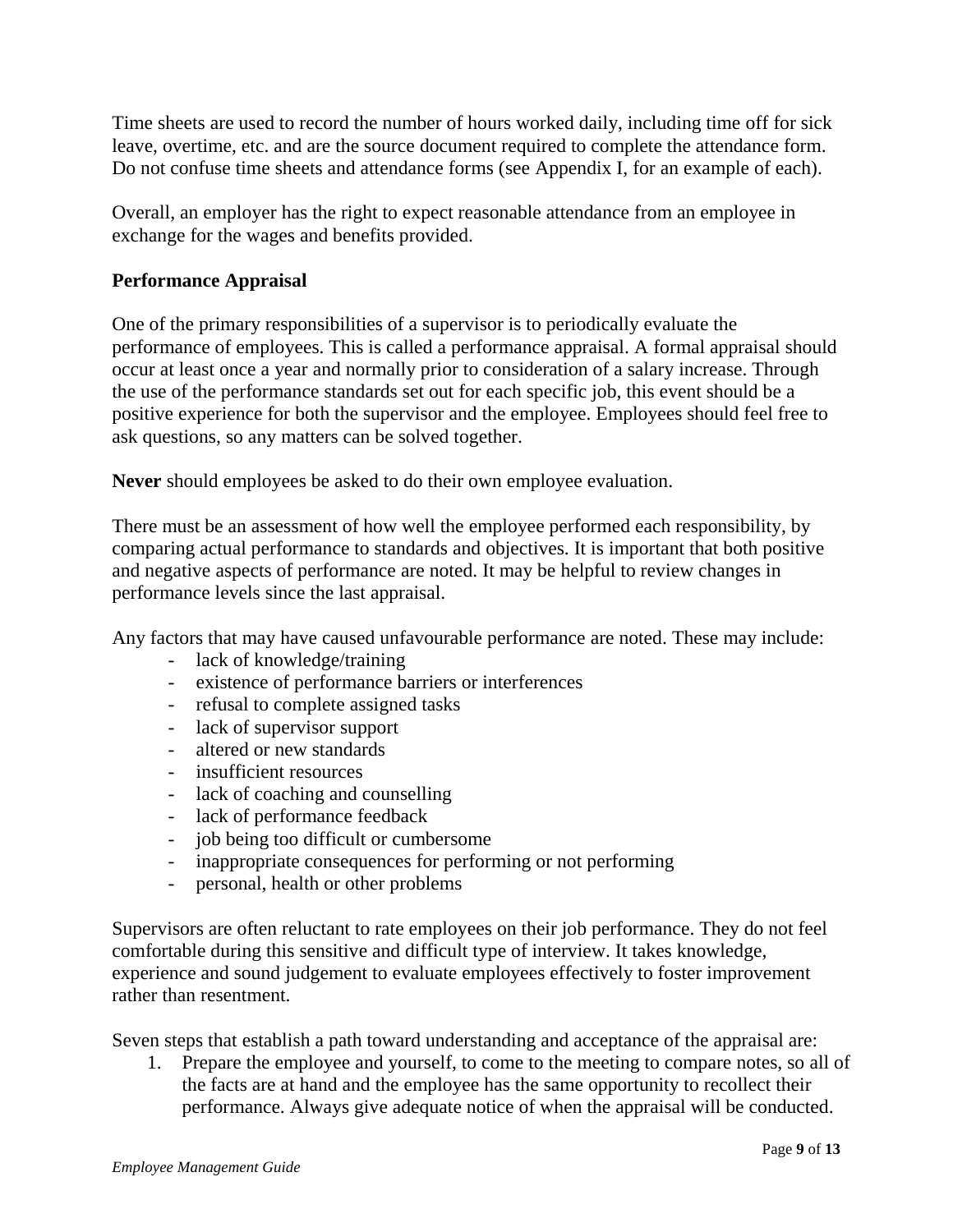- 2. Compare accomplishments with specific targets. Do not be vague or resort to generalizations. Be specific about what was expected and how close the employee has come to meeting these expectations.
- 3. Be sure to give adequate credit for what the employee has accomplished. It is a temptation to take for granted those things that have been done well and concentrate on the employee's shortcomings.
- 4. Review those things that have not been accomplished. Emphasize where improvement is needed and explore together with the employee how this can be done and why it is necessary for the employee to do it.
- 5. Avoid the feeling of sitting in the judge's chair. If there is blame to be shared, acknowledge it. Do not talk in terms of mistakes, faults or weaknesses. Never compare the employee with a third party. Stick to a mutual examination of the facts and what they imply to both of you.
- 6. Agree on targets/goals to be met during the period ahead. Be specific about them and relate them to what has not been accomplished during the current period. This sets the stage for a more objective appraisal discussion the next time around.
- 7. Review what kind of assistance can be offered to be of greater help. Improvement is almost always a mutually dependent activity. When a supervisor and an employee mutually accept responsibility, the task can be approached with confidence.

It is a good idea for a supervisor to deal with deficiencies from job standards as they occur throughout the year and have regular performance meetings as a check to identify both the positives and areas for improvement. Otherwise, the employee will be overwhelmed with the negative after the fact when it comes time for the yearly performance appraisal.

Performance appraisal templates for each community employee are provided in Appendix J, where each standard is a heading with specific tasks for that standard listed in point form. The supervisor would add to or delete from the applicable template using the job description as prepared for the position.

# **Training Needs**

The performance appraisal will identify areas where the employee needs training. When an employee lacks the necessary knowledge and skills to perform an assigned task satisfactorily, it may be necessary to develop a training plan to improve performance shortfalls. The department can assist in developing a training plan and provide referrals to appropriate resources, if required. This staff training plan forms part of the community management plan (CMP).

The core competencies provided in Appendix B can assist in determining appropriate training for the specified positions. Competencies that share a similar intent are grouped together into six clusters. Additional information on core competencies can be obtained by contacting the regional office. The department has compiled a more detailed sheet on each position and the skill level required for each competency.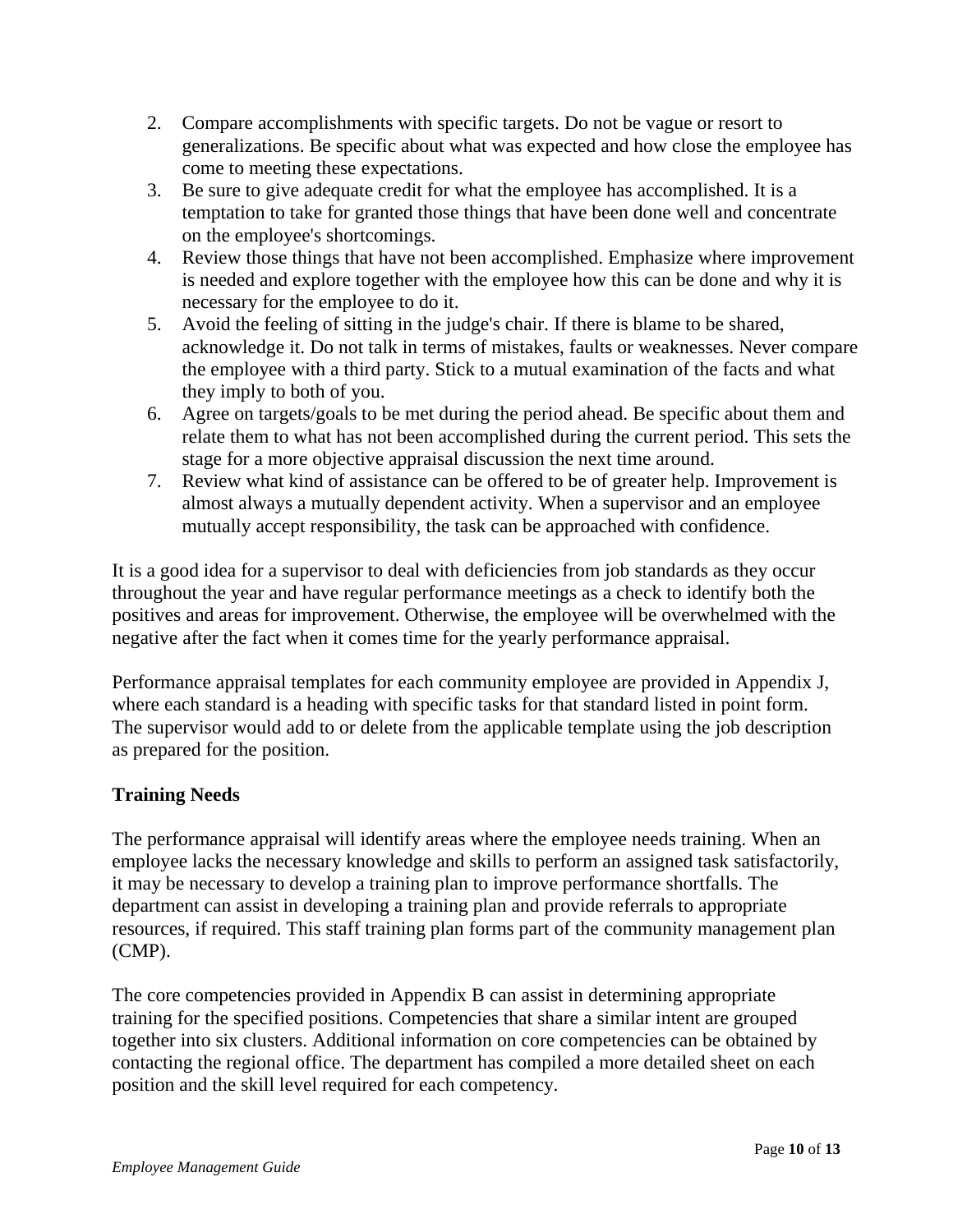# **Employee Discipline**

#### **Forms and Steps of Disciplinary Action**

Correcting a problem with an employee may be one of the most difficult jobs for an employer. It is very important to be aware of the procedure for correcting problems and if the situation warrants, a dismissal from the position. Acknowledge and deal immediately with any problem brought to council's attention. Complacency is little different than ignoring the problem and may prove more harmful in the long run. In order to avoid any wrongful dismissal claims, proceed cautiously when an employee's actions lead to applying disciplinary action. An employer or employee in non-unionized workplaces can end the employment relationship without reason as long as the proper notice is followed as outlined in the standard employee agreement and in accordance with the Manitoba government's employment standards legislation. An employer can not dismiss an employee on a protected leave.

When reviewing performance management and possible disciplinary action, these next points should be followed:

- review the symptoms
- identify the problem
- ask the following questions:
	- o Is the employee's understanding of the task the same as yours?
	- o Does the employee understand why the performance of the task is important?
	- o Does the employee know the consequences of non-performance?
	- o Can the employee do the task?
	- o Does the employee get regular feedback on performance?
	- o Are the consequences of good performance non-punishing?
	- o Does the employee have adequate resources?
	- o Are the employee's work needs being met?

If the answer to any of these questions is no you may have a performance problem. If the answer to any of these questions is yes you may have a discipline problem. It is important to note the difference between the two:

- Performance Problem: Employee willing, but unable to do a job.
- Discipline Problem: Employee able, but unwilling to do a job.

If there is a performance problem, start an action plan to help the employee develop the skills needed to perform their job. If there is a behavior problem, then the focus should be to turn the employee around through corrective action as opposed to punishment.

When disciplinary action is warranted, the four forms commonly used are:

- verbal warning
- written warning
- suspension
- dismissal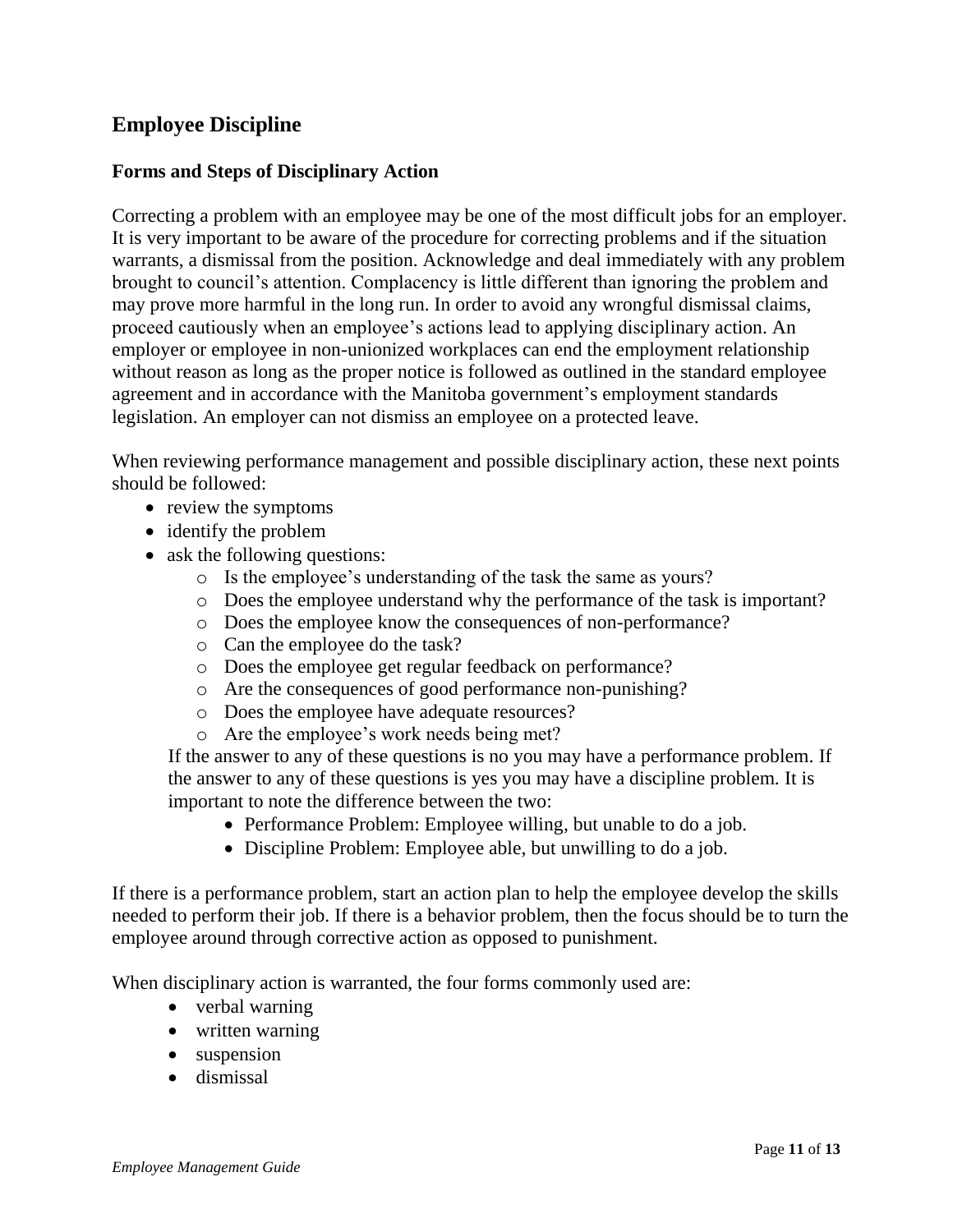The supervisor needs to consider the severity of the offence and/or problem when deciding upon the appropriate form of disciplinary action to use and at what level. Simply discussing the problem with the employee and mutually agreeing on how it will be corrected may be enough. It is recommended that a meeting be held with the employee prior to determining whether to discipline and the appropriate level of disciplinary action. This allows the employee to explain their action and provides for documentation. Dismissal is the last resort after all other forms of disciplinary action have been exhausted, unless the employee's actions warrant immediate dismissal.

In cases involving criminal activity such as fraud or assault, it is recommended the Employment Standards Branch of Manitoba Growth, Enterprise and Trade and/or the RCMP be consulted, as well as the regional office.

Generally, there are four basic steps to follow in dealing with a problem employee, which will assist in handling the matter in the most effective manner (see Appendix K for sample warning forms and letters for each form of disciplinary action).

**Step 1:** Meet with the employee to determine what the problem is.

### **Step 2: Verbal Warning**

The supervisor should discuss the problem with the employee and attempt to work out a solution. This must be documented in the employees personnel file on a verbal warning form. This would be used for future reference, if necessary. The formal meeting with the employee to discuss the problem could include mutually agreeing to a solution, further training or dismissal from the position.

### **Step 3: Written Warning**

If the problem continues, further discussion with the employee may be necessary. The discussion must be documented in writing and given to the employee with a copy kept on file. The written warning should include:

- 1. nature of warning
- 2. time frame for improvement
- 3. how work will be measured

This written warning gives the employee a clear picture of the situation and how to correct it. There is no misunderstanding between the supervisor and the employee, as both will have a file copy to refer back to.

### **Step 4: Suspension or Dismissal**

If the problem continues and has not been corrected within the time frame specified on the written warning, further action is warranted. The employee should be well aware of what measures may be taken, given no improvement at this point. Options would be one of the following:

• letter regarding further infractions and employee dismissal